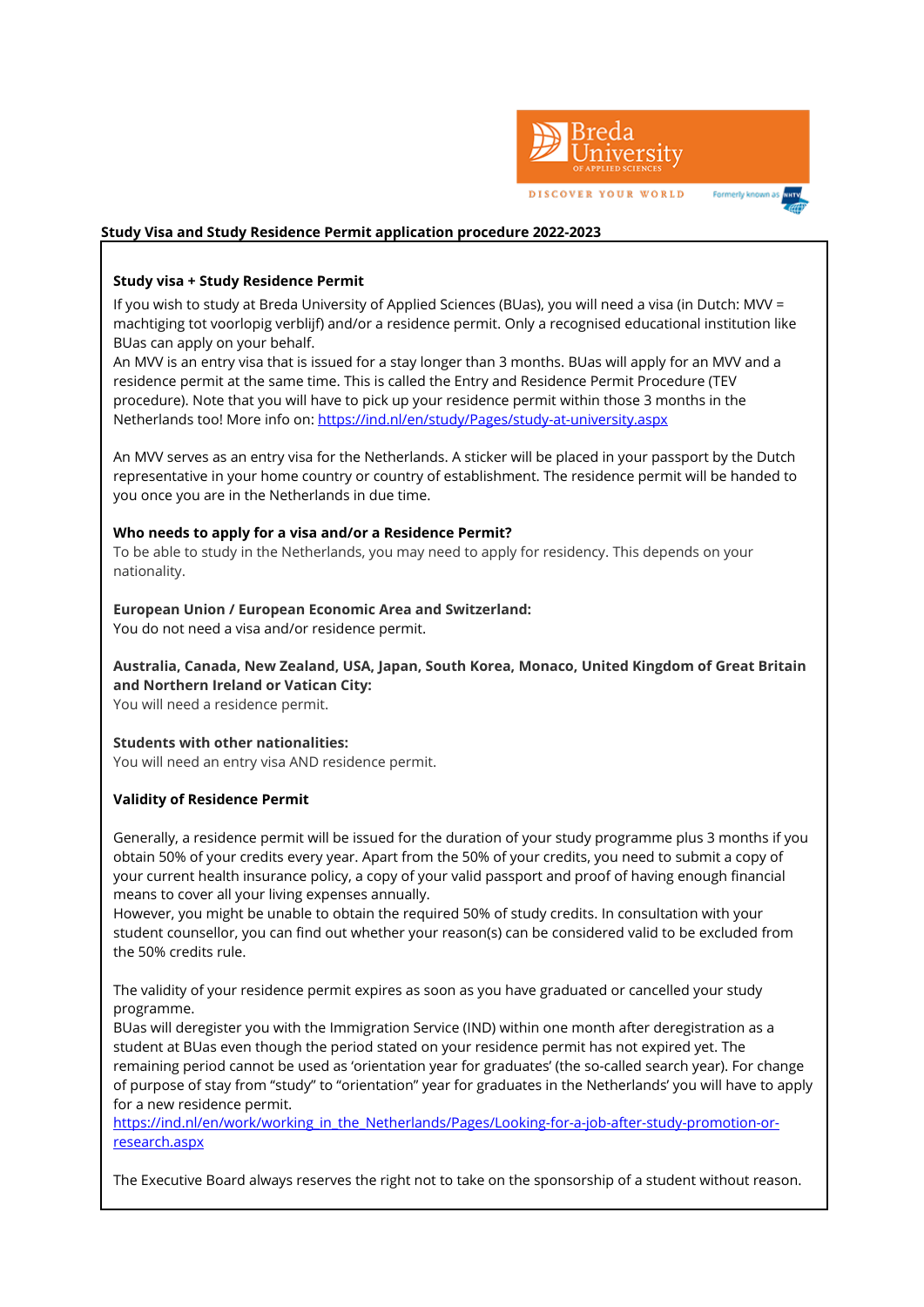#### **ARE YOU:**

- **A. A degree seeking student who needs to apply for a Visa + Residence Permit, read section 1+4+5+6**
- **B. A degree seeking student who only needs to apply for a Residence Permit, read section 2+3+4+6**
- **C. An exchange student who needs to apply for a Visa + Residence Permit, read section 2+3+4+5+6**
- **D. An exchange student who only needs to apply for a Residence Permit, read section 2+3+4+6**
- **E. An exchange student (double degree excluded) with one of the following nationalities: Australian, Canadian, or New Zealand, read section 7**
- **F. An exchange student with a valid student residence permit for Europe, please first contact [visa@BUas.nl](mailto:visa@nhtv.nl)**

*Section 1: Proof of sufficient means of support for Visa + Residence Permit application & Tuition Fee*

One of the conditions to apply for a Visa + Residence Permit is that you must submit proof you have sufficient long-term means of support to cover your *tuition fee and living expenses* in The Netherlands.

The set amount of money per month for a student is € 932.87. For your application you will need to transfer enough means for the first academic year (12 x € 932.87) € 11,195.00. This amount is also referred to as 'standard amounts for students' and is based on the standard amounts of the Dutch Student Finance Act. The amounts are adjusted every year.

Therefore, the required amount for a Visa and Residence Permit application for a BUas Bachelor's degree student, Premaster SBM has been set on **€ 22,367,** Premaster Leisure and Tourism **€ 14,176,** for a Master's degree on **€ 23,467,** and for the WO Master Leisure on **€ 25,367.**

During the academic year 2022-2023, the **€ 11,195** will be **refunded** into your Dutch bank account in instalments. From September onwards we will transfer a monthly amount to the Dutch bank account number that you will have arranged and informed us about by then. This will take place around the 15<sup>th</sup> every month. If the 15<sup>th</sup> is in a weekend, the amount will be transferred on the Friday before. The last transfer will take place in July.

|                         |                                                   | <b>Bachelor</b><br>and<br><b>Premaster SBM</b> | Premaster<br>Leisure and<br><b>Tourism Studies</b> | <b>Master</b> | <b>Academic Master</b><br>Leisure/Tourism<br><b>Studies</b> |
|-------------------------|---------------------------------------------------|------------------------------------------------|----------------------------------------------------|---------------|-------------------------------------------------------------|
| 1                       | Tuition fee                                       | € 10,400                                       | € 2,209                                            | € 11,500      | € 13,400                                                    |
| $\overline{2}$          | Health and liability<br>insurance for one<br>year | €480                                           | €480                                               | €480          | €480                                                        |
| $\overline{\mathbf{3}}$ | Visa / Residence<br>Permit legal dues *           | € 192                                          | € 192                                              | € 192         | € 192                                                       |
| $\overline{\mathbf{4}}$ | VisaCare<br>application fee *                     | € 100                                          | € 100                                              | € 100         | € 100                                                       |
| 5                       | Proof sufficient<br>means $*$                     | € 11,195                                       | € 11,195                                           | € 11,195      | € 11,195                                                    |
|                         | <b>Total amount</b>                               | 22.367                                         | € 14,176                                           | € 23,467      | € 25,367                                                    |

\*Fees are subject to change.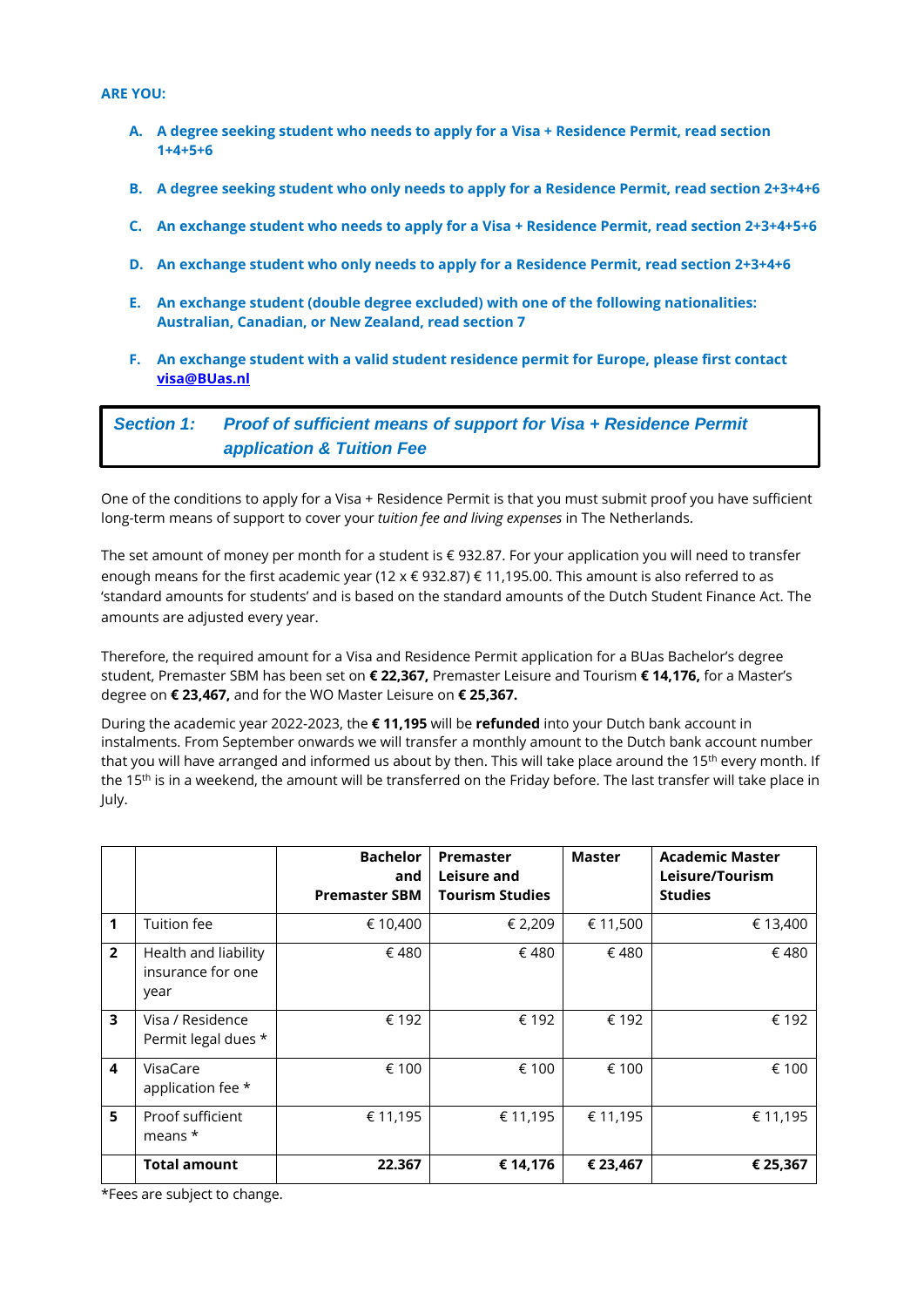This amount needs to be transferred before the 1<sup>st</sup> of July 2022 to the account of BUas:

| Bank name:          | <b>RABOBANK</b>                                                         |
|---------------------|-------------------------------------------------------------------------|
| Account/IBAN nr.:   | NL41 RABO 0320 8659 08                                                  |
| BIC:                | RABONL2U                                                                |
| Address:            | Kloosterplein 11, 4811 GP Breda                                         |
| Beneficiary:        | Breda University of applied sciences                                    |
| Description:        | ID Code (received after registration Studielink) + last name of student |
| For Exchange or DD: | Last name and name of programme.                                        |

#### *1. Tuition fee*

The tuition fee for the academic year 2022-2022 for non-EU students for bachelor programmes and Premaster Leisure and Tourism has been set on € 10,400. The tuition fee for (fulltime) Master programmes has been set on € 10,400.00, except for the Academic Master Leisure and Tourism; € 13,400.00. The allowance for the Academic Premaster Leisure has been set on € 2,209. The amounts are adjusted every academic year.

<https://www.buas.nl/documents/tuition-fee-regulations>

*2. Insurance*

Student Office will apply for your insurance at the insurance company for the *first* year. We will apply for the insurance for a period of 12 months. The insurance has a broad cover and insures you adequately against medical costs, liability, baggage and household contents, costs for basic legal aid and emergency aid (e.g., repatriation). They provide good quality at low price. For more information, please visit <https://www.aonstudentinsurance.com/students/en/> Note that after the first year you will need to extend or apply for the policy yourself.

*3. Visa / Residence Permit*

The legal dues for the Visa and/or Residence Permit application procedure is set on € 192 and is nonrefundable. This amount is set by the Ministry of Justice in the Netherlands.

*4. VisaCare application fee*

The costs for the use of the VisaCare application are € 100. In case your MVV and/or permit would not be granted by IND or embassy, you will receive your payment back, but the € 292 (see also point 3).

*5. Proof sufficient long- term means of support*

The set amount of money per month for a student is € 932.87. To apply for a permit, you need to show that you will have enough means of support, via a bank transfer, for the first year of study which totals up to (12 x € 932,87) € 11,195. This amount is also referred to as 'standard amounts for students' and is based on the standard amounts of the Dutch Student Finance Act. The € 11,195 will be refunded into your Dutch bank account in instalments. As soon as you have a Dutch bank account, we will transfer the monthly amount to the Dutch bank account number that you will have arranged and informed us about by then. This will take place around the 15<sup>th</sup> every month. If the 15<sup>th</sup> is in a weekend, the amount will be transferred on the Friday before. The last transfer will take place in July.

# *Section 2: Proof of sufficient long-term means of support Residence Permit application only or (Visa +) Residence Permit application Exchange and Double Degree*

One of the conditions to apply for a Visa + Residence Permit is that you must submit proof you have sufficient long-term means of support to cover your tuition fee and living expenses in The Netherlands.

The set amount of money per month for a student is € 932.87. For your application you will need to show sufficient means for the first academic year (12 x € 932.87) € 11,195. This amount is also referred to as 'standard amounts for students' and is based on the standard amounts of the Dutch Student Finance Act. The amounts are adjusted every six months.

As an exchange student, for an exchange period of 6 months, you will need to prove, in total, an amount of € 5,598 (6 x € 932,87) on your bank account.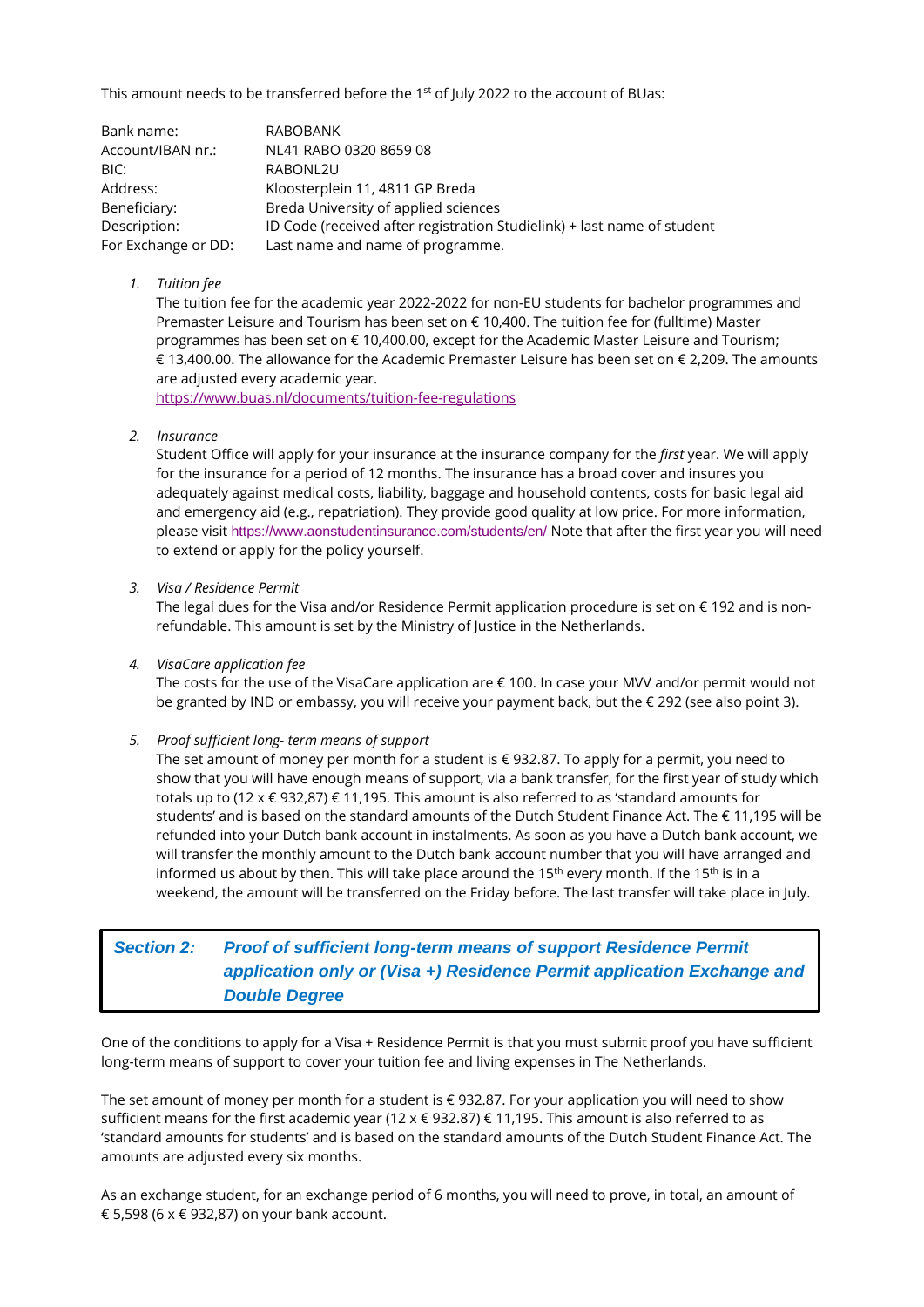To prove this, you can choose between three options:

### **1. You are self-supporting, Bank statement**

#### an original recent statement from the bank (not a copy) regarding the amount of money in the bank account.

This may either be a Dutch or a foreign-based bank account. The account must be fully or partially in your name. The statement must be in Dutch, English, French, or German. Your name, the number of the bank account in question and the balance that is available need to be clearly stated on these documents. Preferably, the amounts are expressed in Euros, but statements expressed in other currencies are also acceptable. The bank statement must be original; the statement needs to contain, in a clear manner, the name, address details and telephone number and logo of the bank. In addition, there must not be any doubt as to whether the money is freely available.

#### **2. You (will) receive a grant**

Generally known scholarships from The Netherlands as well as from foreign countries are accepted. A copy of the official confirmation of this scholarship must be submitted. This document must demonstrate that the scholarship has been awarded to the student, which institution/authority provides the scholarship, the amount of the scholarship and the duration of the scholarship.

If the official confirmation states that the student must pay the scholarship back after his/her studies, this will not have any negative consequences; such scholarships are also accepted.

If the official confirmation states that a percentage of the actual costs will be paid, and/or that the student may claim a percentage of the costs incurred, this scholarship cannot be accepted.

In case your grant will partially cover the amount, you need to prove, you can combine this with a bank statement.

#### **3. You (or a third party) will deposit money into the BUAS bank account.**

Given that the previous options will not be possible in all cases, we offer the possibility to have the **total amount** transferred to BUAS's bank account.

| Bank name:        | RABOBANK                                                |
|-------------------|---------------------------------------------------------|
| Account/IBAN nr.: | NL41 RABO 0320 8659 08                                  |
| BIC:              | RABONL2U                                                |
| Address:          | Kloosterplein 11, 4811 GP Breda                         |
| Beneficiary:      | Breda University of applied sciences                    |
| Reference:        | Indicate your student id code and name of the programme |

After your arrival, the money will be refunded into your Dutch bank account that you can open upon your arrival in The Netherlands.

# *Section 3: Costs for Residence Permit application or (Visa +) Residence Permit application Exchange and Double Degree*

The legal dues for the Visa and/or Residence Permit application procedure are € 192. This amount is set by the Ministry of Justice in the Netherlands.

Most non-EU student will need to undergo a tuberculosis examination within three months after arrival in the Netherlands. At the end of this document, you can check if you will have to undergo a TBC test. You will be informed about this by Student Office as soon as the programme has started. The costs for the TBC examination are € 50.00.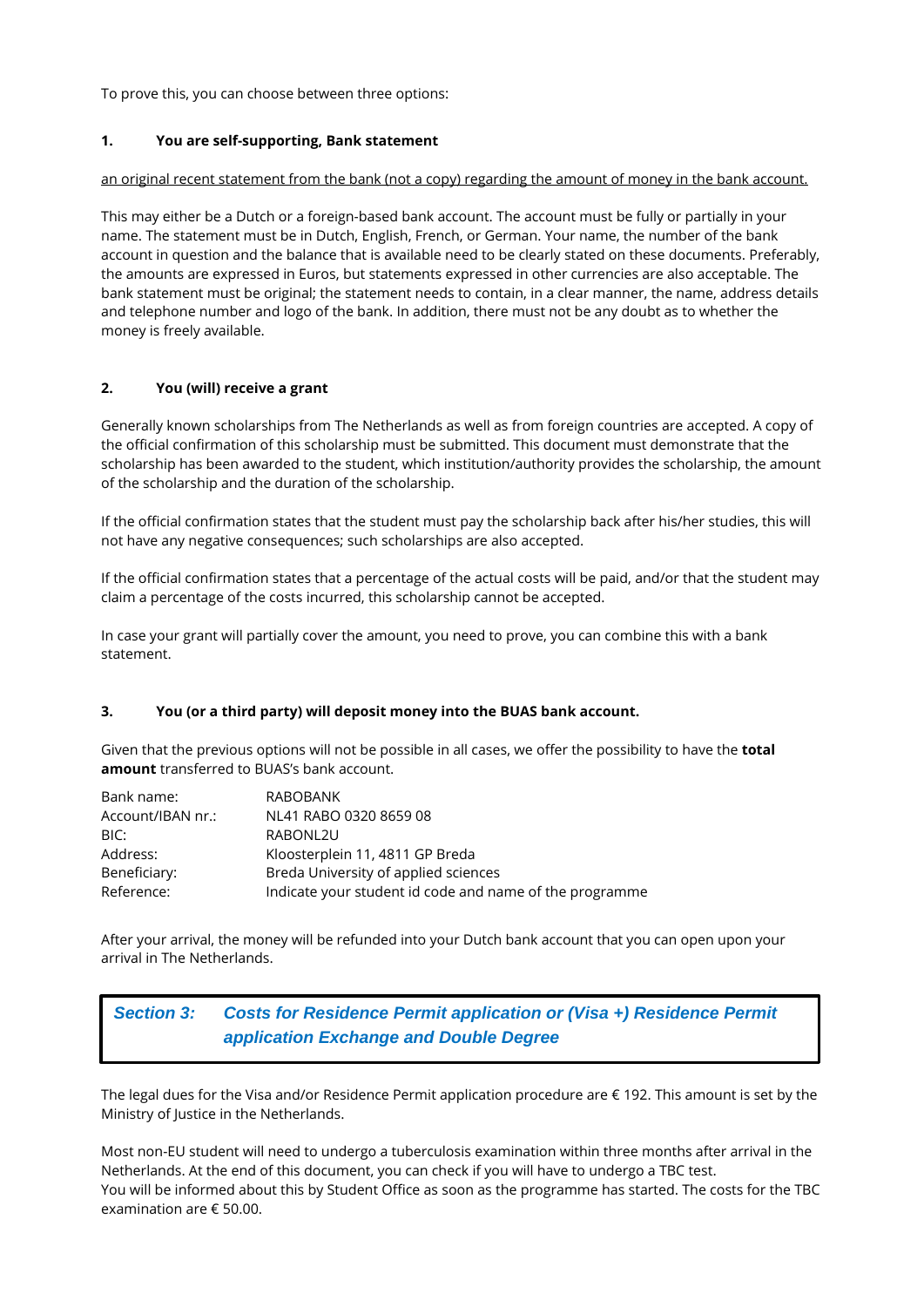Administration costs for the VisaCare application are € 100.00.

The total amount of **€ 292** needs to be transferred before 1 July 2022 into the bank account of BUas. If you are a second semester exchange student, it needs to be transferred before 1 December 2022. Please contact your bank to have the money transferred to the following account number:

| Bank name:        | RABOBANK                                          |
|-------------------|---------------------------------------------------|
| Account/IBAN nr.: | NL41 RABO 0320 8659 08                            |
| BIC:              | RABONL2U                                          |
| Address:          | Kloosterplein 11, 4811 GP Breda                   |
| Beneficiary:      | Breda University of Applied Sciences              |
| Reference:        | Indicate your last name and name of the programme |

## *Section 4: How to apply for a Visa and/or Residence Permit?*

The Student Office of BUas will start the application procedure for your Visa and/or Residence Permit as soon as you have been admitted to one of the study programmes at BUas. The comlete procedure may take up to +/- 8 weeks.

BUas Student Office will send you an email with login code and password to login to the VisaCare application tool. After you log in you will be guided through the Visa and/or Residence Permit application procedure. You will find all the instructions needed on your 'My Documents Page' that will be activated after you filled in the online application form.

As mentioned in the instructions, you will first need to upload all the documents and information needed for your Visa and/or Residence Permit application. Student Office will evaluate the documents, after the approval of your uploaded documents, you will receive an email with further instructions. Note that as soon as we send the application to IND (Immigration Service) the procedure can take up to 8 weeks!

Student Office will then send the application package to the Immigration Service on your behalf. As soon as the Dutch Immigration Services give an advice concerning your Visa and/or Residence Permit application, we will give you further instructions.

#### **Additional criteria for (degree seeking) Chinese students**

If you are a Chinese national (even if you are currently living outside China) you must apply for a Nuffic Certificate, to be eligible for a Dutch entry visa. This does not apply to Hong Kong (SAR), Macau (SAR) and Taiwan (ROC) nationals.

#### *What is a Nuffic Certificate?*

A Nuffic Certificate is a document issued by Nuffic after assessment of your English language proficiency and of the authenticity of your educational degrees and diplomas. It ensures that all Chinese students are sufficiently qualified to pursue their studies and benefit from their stay in the Netherlands. Nuffic is the *Netherlands organization for international cooperation in higher education.*

#### *How can you obtain a Nuffic Certificate?*

You will need to submit the following documents:

- 1. Nuffic Certificate Registration Form
- 2. (Photocopy of) IELTS Test Report Form (Academic Version) or TOEFL IBT score
- 3. (Photocopy of) most recently obtained diplomas, degrees and lists of marks.

The Nuffic Certificate Registration Form is freely available at the website of Nuffic: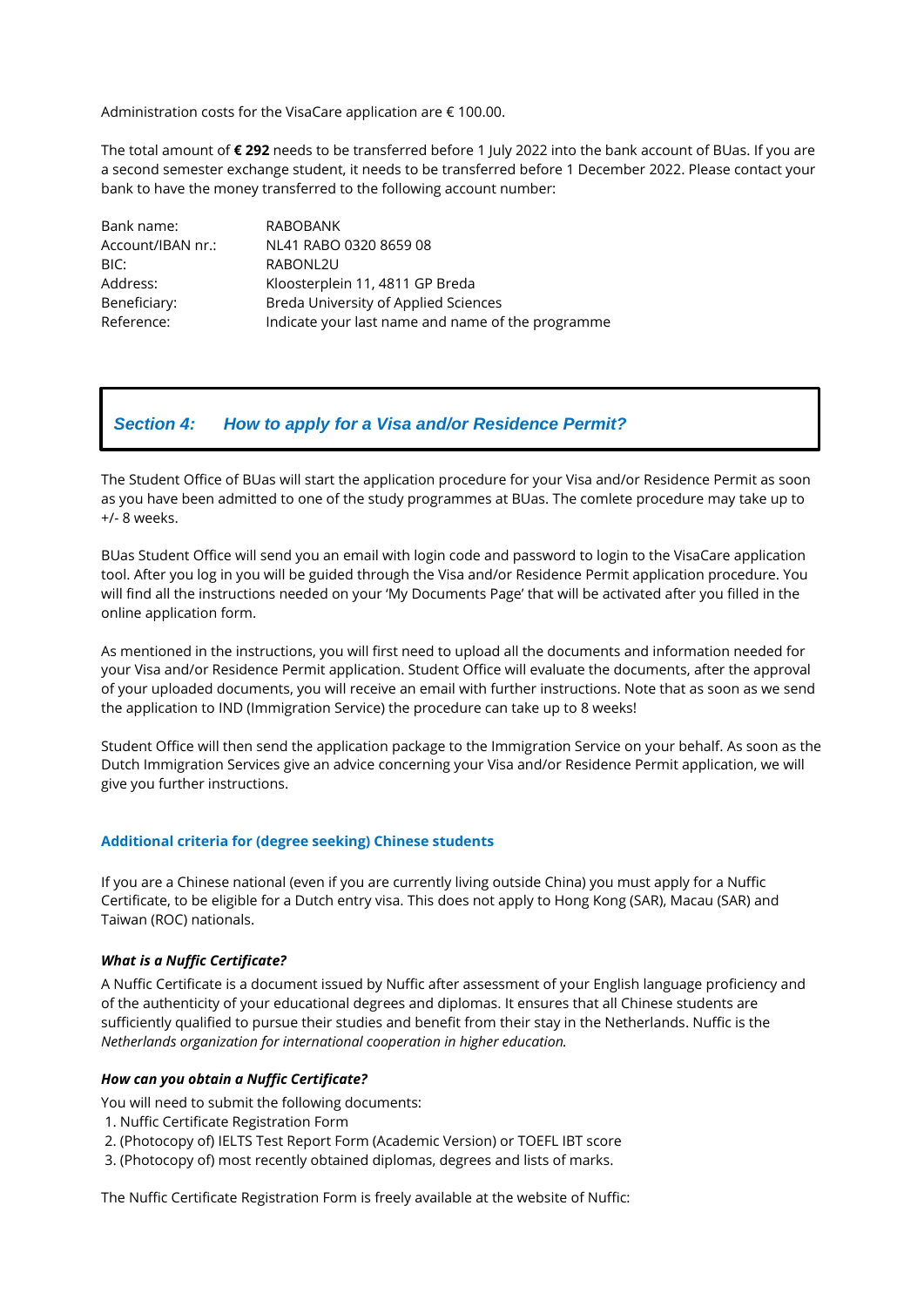## *Section 5: How to obtain your Visa at the Dutch representative in your home country?*

The IND (Dutch Immigration Service) in The Netherlands will inform the Dutch representative in your home country about the decision of your Visa. Since not all embassies and consulates notify the students when the visa is ready, it is advisable to contact them yourself, after we have informed you about the approval.

When picking up your Visa, please do not forget to bring:

- a valid passport containing a blank visa page valid for at least 6 months longer than the intended period of residence in The Netherlands
- a copy of the holder's page of the passport
- the official admission letter of Breda University of Applied Sciences.
- the original birth certificate (with a certified translation) of the municipality of the country where you were born
- a health declaration (please consult the embassy if this is required)
- if the embassy or representative office does not have the possibility to make a passport sized photograph of you, you must bring a passport sized photograph with you to the appointment.

# *Section 6: After arrival in the Netherlands?*

### **To be able to make a residence document, the IND needs your fingerprints, passport photo and signature. Please check biometric details to see how and where you can provide these.**

#### **Biometric details**

In order to be able to make a residence document, the IND needs your fingerprints, passport photo and signature.

#### **This can be done while still abroad, by means of the TEV procedure**

- The sponsor (in the Netherlands) has submitted the application for you (you are not in the Netherlands)
	- o If a positive decision is given, then you can collect the MVV from the Dutch Embassy or consulate in your country.
	- o When collecting the MVV, you must take a new (and not previously used) passport photo with you. This passport photo must comply with the requirements which also apply for Dutch passports. The embassy or consulate can inform you where to have passport photos made locally, which comply with the relevant requirements. A photo that does not comply with the requirements will cause unnecessary delay.
	- o The employee at the Dutch Embassy or the Consulate will take fingerprints and you will also be required to sign the document.
	- o Note that you are obliged to pick up your residence permit in the Netherlands before the end date on your MVV sticker.
- The foreign national has submitted the MVV application to the Dutch Embassy or the Consulate in the country of origin or country of continuous residence.
	- o When submitting the application, you must take a new (and not previously used) passport photo with you.
	- o The employee at the Dutch Embassy or the Consulate will also take your fingerprints and you will be required to sign the document.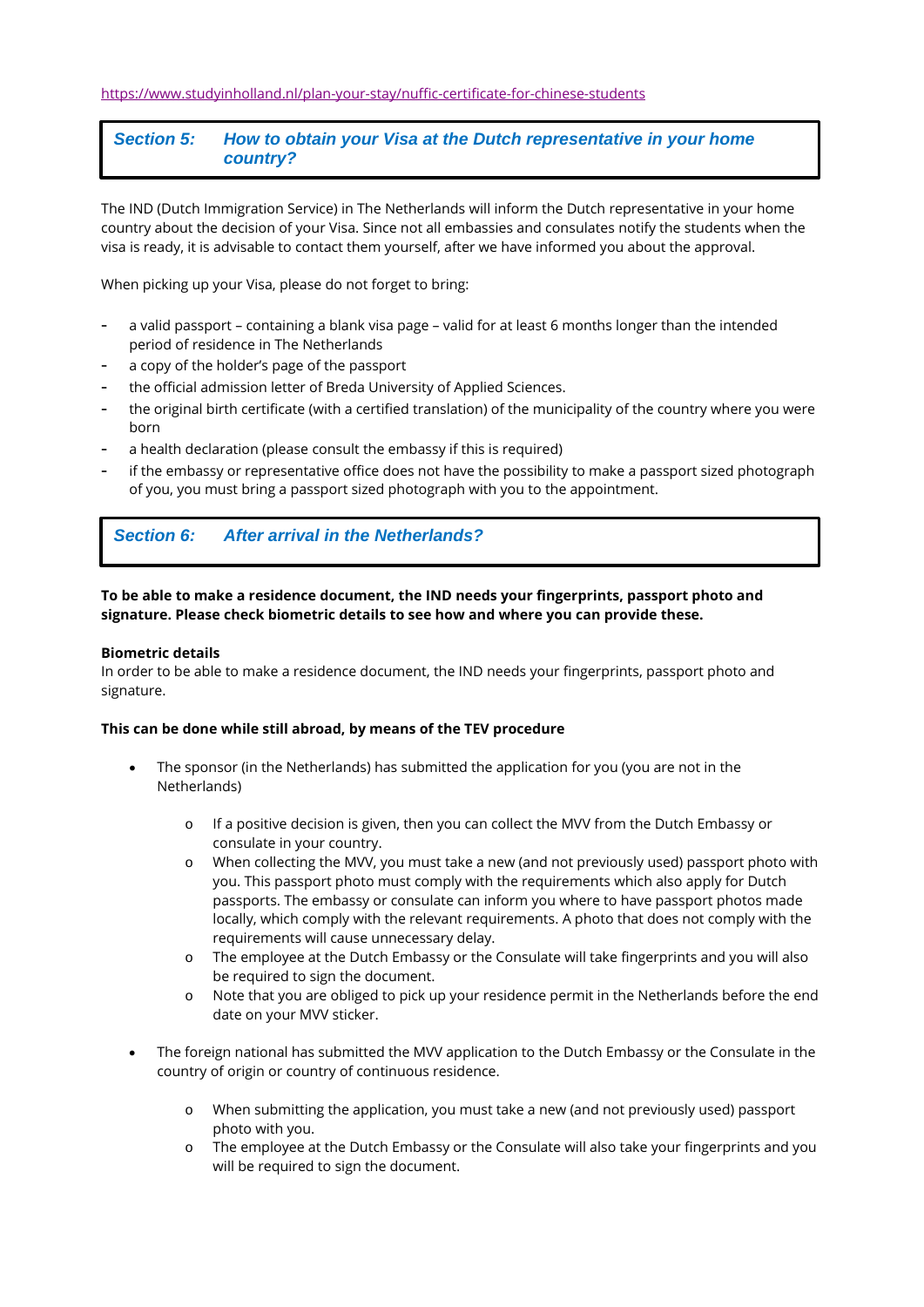**When abroad, and you or your sponsor have applied for a TEV procedure, but you do not require an MVV**

- If an application is submitted in the Netherlands by your (recognized) sponsor though you do not require an MVV, then you must go to an IND desk immediately after arrival in the Netherlands, but in any case, within 2 weeks. You will have to make an appointment online. <https://ind.nl/en/contact/Pages/Making-an-appointment-online.aspx>
	- o The IND employee will take your fingerprints and a passport photo.
	- o And you will be required to sign the document. You will need to make an appointment first.

For more information please visit:<https://ind.nl/en/study/Pages/study-at-university.aspx> Address IND offices:<https://ind.nl/en/contact/pages/ind-desks-and-locations.aspx> The invitation letter, to collect your Study Residence Permit card at the Immigration Service office, will be provided as soon as it has been made available to Student Office.

### **More detailed information?**

More detailed information on the Visa and Residence Permit application procedure can be found on:

<https://ind.nl/en/study/Pages/study-at-university.aspx> <https://www.studyinholland.nl/plan-your-stay>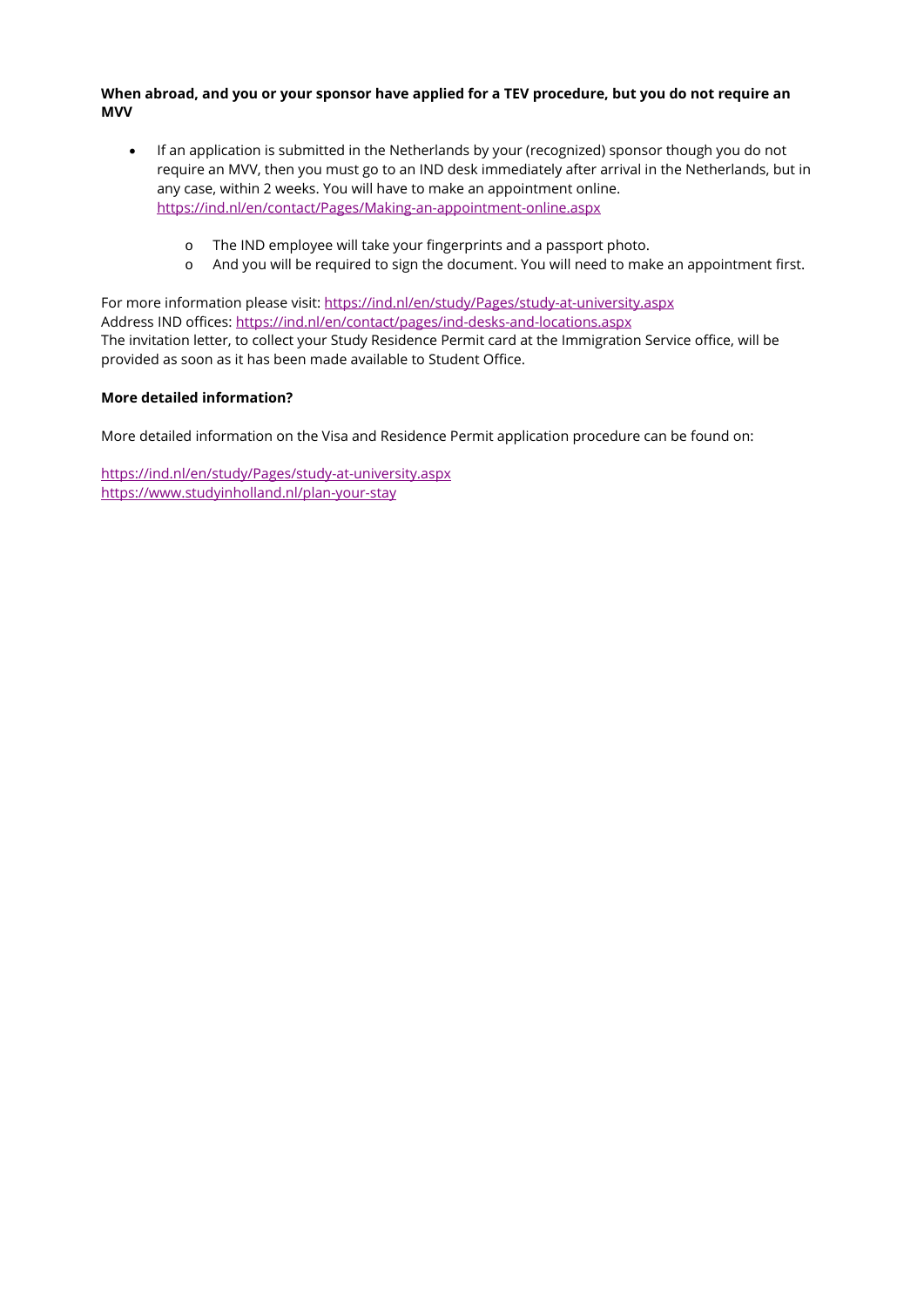### **If you have the nationality of one of the countries on this list, you do not have to undergo a tuberculosis (TBC) test.**

| Albania                     | Grenada                       | Oman                             |
|-----------------------------|-------------------------------|----------------------------------|
| Algeria                     | Guatemala                     | Panama                           |
| Andorra                     | Guyana                        | Paraguay                         |
| Antigua and Barbuda         | Honduras                      | Poland                           |
| Argentina                   | Hong Kong (SAR)               | Portugal                         |
| Armenia                     | Hungary                       | Qatar                            |
| Australia                   | Iceland                       | Romania                          |
| Austria                     | Iran                          | Russia                           |
| Azerbaijan                  | Iraq                          | Rwanda                           |
| <b>Bahamas</b>              | Ireland                       | Samoa                            |
| Bahrain                     | Israel                        | San Marino                       |
| <b>Barbados</b>             | Italy                         | Saudi Arabia                     |
| <b>Belarus</b>              | Jamaica                       | Serbia                           |
| Belgium                     | Japan                         | Seychelles                       |
| <b>Belize</b>               | Yemen                         | Singapore                        |
| Benin                       | Jordan                        | Slovakia                         |
| Bosnia and Herzegovina      | Kazakhstan                    | Slovenia                         |
| <b>Brazil</b>               | Kosovo                        | Solomon Islands                  |
| <b>Brunei</b>               | Kuwait                        | South-Korea                      |
| <b>Bulgaria</b>             | Latvia                        | Spain                            |
| Burkina Faso                | Lebanon                       | Sri Lanka                        |
| Cape Verde                  | Libya                         | St Kitts & Nevis                 |
| Canada                      | Liechtenstein                 | St Lucia                         |
| Chile                       | Lithuania                     | St Vincent and the Grenadines    |
| China                       | Luxembourg                    | Sudan                            |
| Colombia                    | Macau (SAR)                   | Suriname                         |
| Comoros                     | Malaysia                      | Sweden                           |
| Costa Rica                  | <b>Maldives</b>               | Switzerland                      |
| Croatia                     | Mali                          | Syria                            |
| Cuba                        | Malta                         | Tadjikistan                      |
| Cyprus                      | Mauritania                    | Taiwan                           |
| Czech Republic              | Mauritius                     | Togo                             |
| Denmark                     | Mexico                        | Tonga                            |
| Dominica Dominican Republic | Moldova                       | <b>Trinidad and Tobago</b>       |
| Ecuador                     | Monaco                        | Tunisia                          |
| Egypt                       | Montenegro                    | Turkey                           |
| El Salvador                 | Morocco (Inc. Western Sahara) | Turkmenistan                     |
| Estonia                     | Nauru                         | Ukraine                          |
| Fiji                        | Netherlands                   | <b>United Arab Emirates</b>      |
| Finland                     | New Hebrides                  | United Kingdom                   |
| France                      | New Zealand                   | United States of America Uruguay |
| Galapagos Islands           | Nicaragua                     | Uzbekistan                       |
| Georgia                     | Niger                         | Vanuatu                          |
| Germany                     | Niue                          | Venezuela                        |
| Greece                      | North-Macedonia               |                                  |
|                             | Norway                        |                                  |
|                             |                               |                                  |
|                             |                               |                                  |